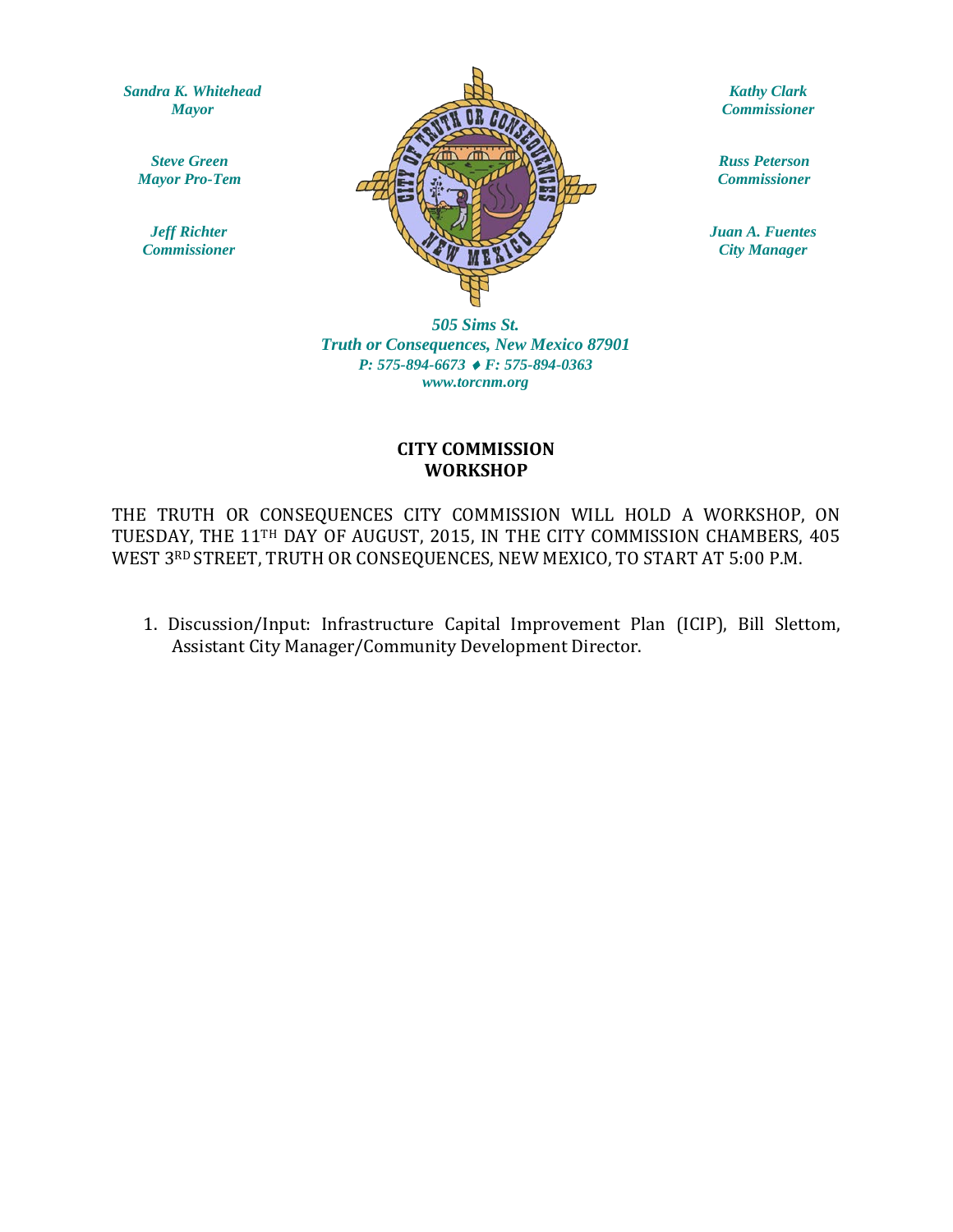*Sandra K. Whitehead Mayor*

*Steve Green Mayor Pro-Tem*

*Jeff Richter Commissioner*



*Kathy Clark Commissioner*

*Russ Peterson Commissioner*

*Juan A. Fuentes City Manager*

*505 Sims St. Truth or Consequences, New Mexico 87901 P: 575-894-6673* ♦ *F: 575-894-0363 www.torcnm.org*

## **CITY COMMISSION REGULAR MEETING**

THE REGULAR MEETING OF THE CITY COMMISSION OF THE CITY OF TRUTH OR CONSEQUENCES, NEW MEXCIO, IS TO BE HELD IN THE COMMISSION CHAMBERS, 405 W. 3rd STREET, ON TUESDAY, AUGUST 11, 2015; TO START FOLLOWING THE WORKSHOP.

#### A. CALL TO ORDER

#### B. INTRODUCTION

1. ROLL CALL

Hon. Sandra Whitehead, Mayor Hon. Steve Green, Mayor Pro-Tem Hon. Jeff Richter, Commissioner Hon. Kathy Clark, Commissioner Hon. Russ Peterson, Commissioner

- 2. SILENT MEDITATION
- 3. PLEDGE OF ALLEGIANCE
- 4. APPROVAL OF THE AGENDA
- C. COMMENTS FROM THE PUBLIC (3 Minute Rule Applies)
- D. RESPONSE TO PUBLIC COMMENTS
- E. PROCLAMATION
	- 1. Elephant Butte Dam Celebration Day October 19, 2016
- F. CONSENT CALENDAR
	- 1. Accounts Payable for July 2015
	- 2. Lodgers Tax Advisory Board Meeting Minutes, May 28, 2015